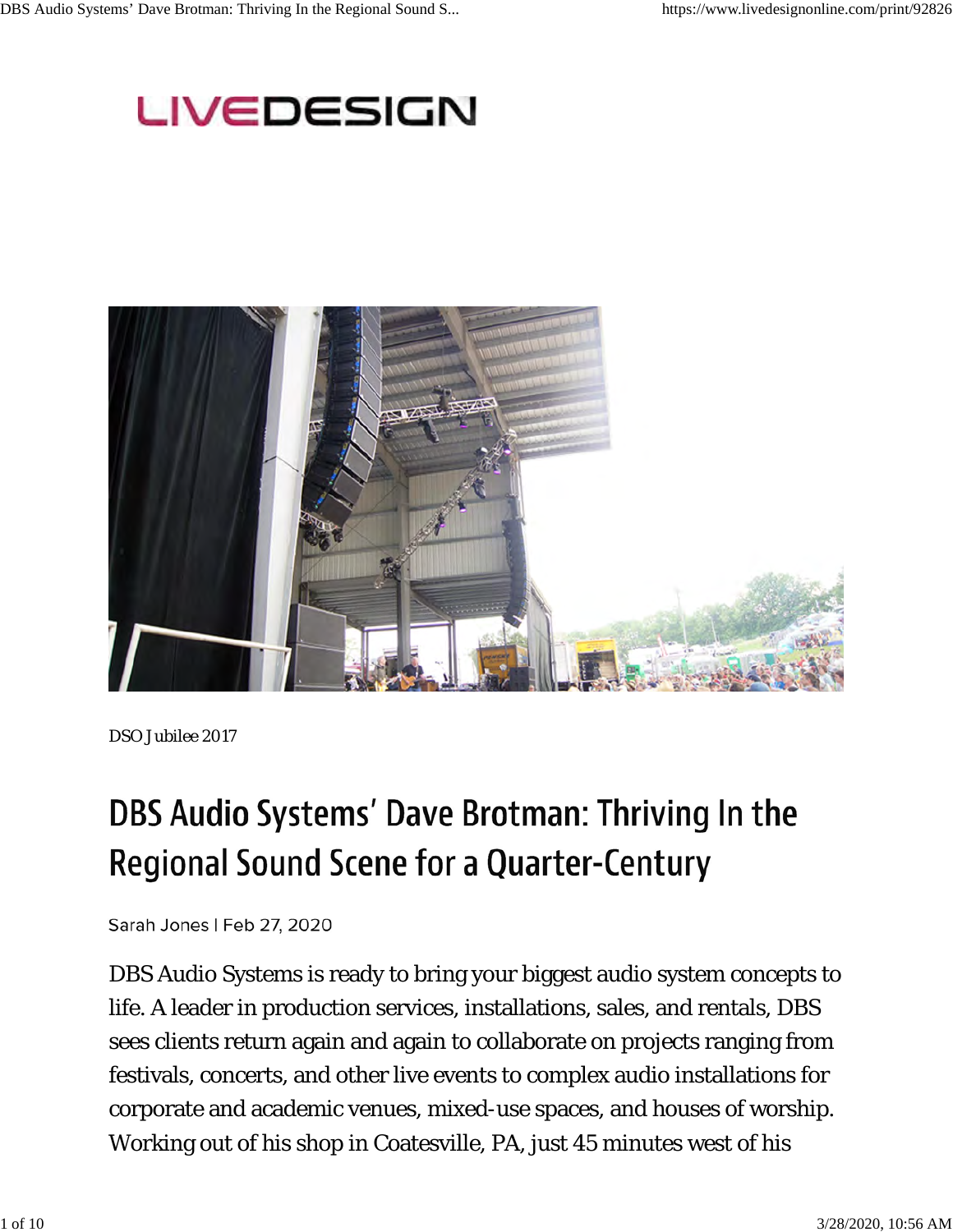hometown of Philly, DBS president Dave Brotman straddles horse-country living with projects in Washington D.C., New York, Maryland, Philadelphia and nationwide, as well as abroad, and the contrast suits him fine.

With more than 25 years in the business and an appetite for innovation and hard work that never seems to ebb, Brotman embraces the challenges and opportunities that come with being a trusted partner for both clients and equipment providers. I sat down with Brotman to gain insight about projects that inspire him, keeping up with a rapidly changing tech landscape, and building a business that lasts in an incredibly challenging industry.



#### **Live Design: Tell me how you got into the business; I understand it all started when you were following the Dead.**

**Dave Brotman:** I was following the Dead for quite a while…probably 15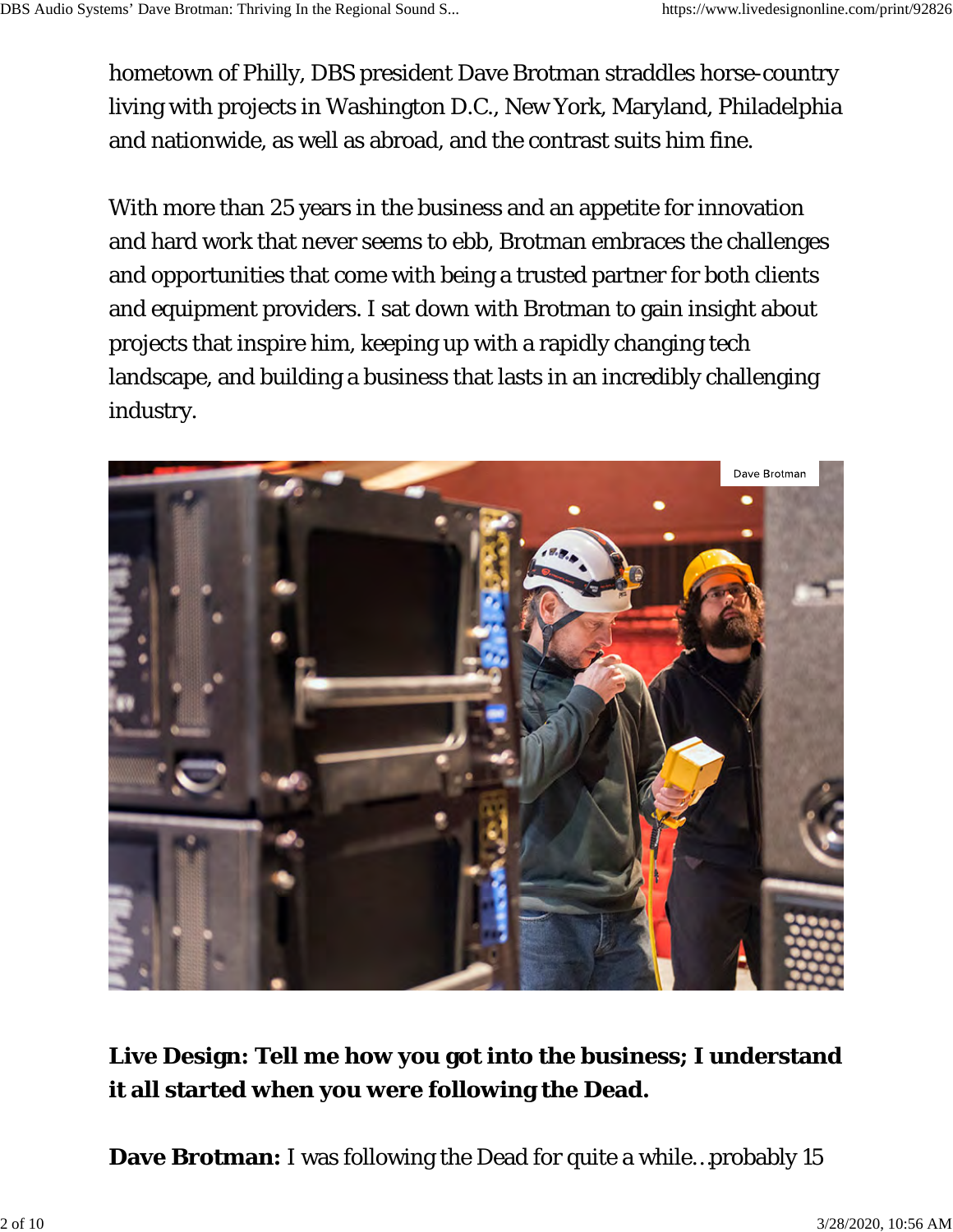years. My older brothers and sisters saw the Dead in the early '70s and took me when I was a kid, and by around 1982, I was able to see shows with friends. Out of high school, I wasn't ready for college, so I took a couple of years off and went on the road.

My highest concentration of shows, from about '87 to '92, kind of evolved into recording shows. I was probably seeing at least 60 Dead shows a year. I got interested in taping through a friend.

#### **LD: Did you have any music or audio background?**

**DB:** I had no audio background. I grew up in a household with tons of music playing and my mother played a bunch of instruments, so there was always music in the house, and we'd go to festivals and things like that. But no, I got into recording the Dead and that got me interested in mics and tape decks. I stood there for so many years, staring up at [sound engineers] Dan Healy and Don Pearson, and I thought, "Well, that's a cool job," and wondered how I could get up there. I apprenticed with a couple of local sound companies in the late '80s. I got off the tour in '92 and started the company.

There was no vision of starting a company and having it grow. I started buying equipment, buying a console, doing little club shows and weddings and anything I could get my hands on. I was just making a little bit of money and seeing where it went. I never thought it would or could evolve to where it is today, or that I would want to be in it as long as I have. The company really grew organically, and by '95 or so, we were getting busy, and it seemed like a good thing, so we kept going.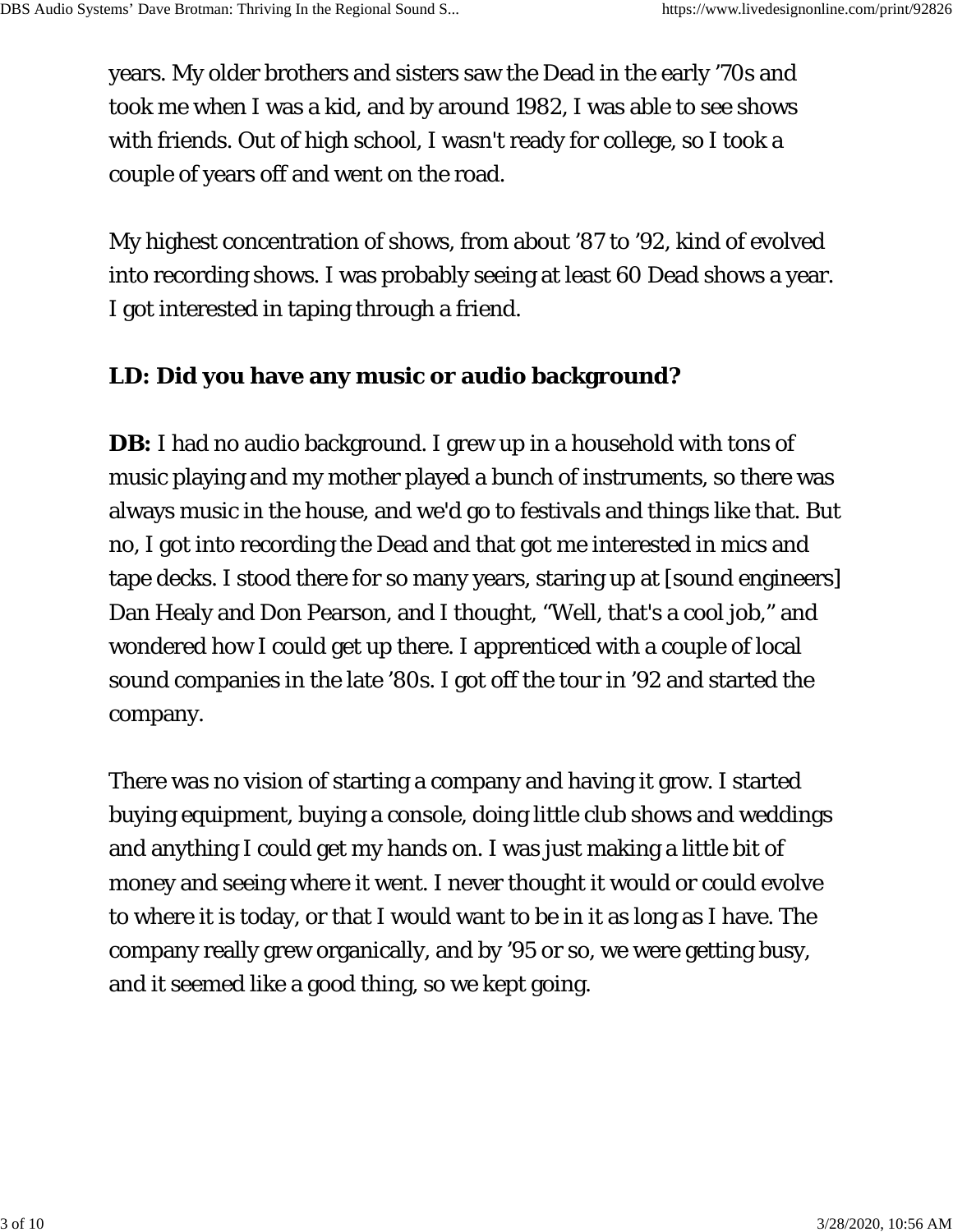

Terrain Gardens

## **LD: I heard you launched your business with a loan from your mom.**

**DB:** Yes! I had been doing things with a tiny amount of gear at that point. By '94, I had stood in front of Meyer Sound rigs for so many years seeing the Dead, and I thought I could never really afford them, but I wanted to see if I could. My mother loaned me \$10,000. I went to approach Maryland Sound Industries, and they had a handful of Meyer products, used stuff for sale. I ended up buying four Meyer UPAs and two 650 subs. They're still going strong today.

## **LD: Did you recognize a need for rental services then? Or did you simply want work in live sound and that was an avenue to do it?**

**DB:** At the time, I didn't really recognize rental services; I just wanted to have a P.A. that was better than everybody else's in this area. Other sound companies had all these really nice, fancy mixing consoles, but their P.A.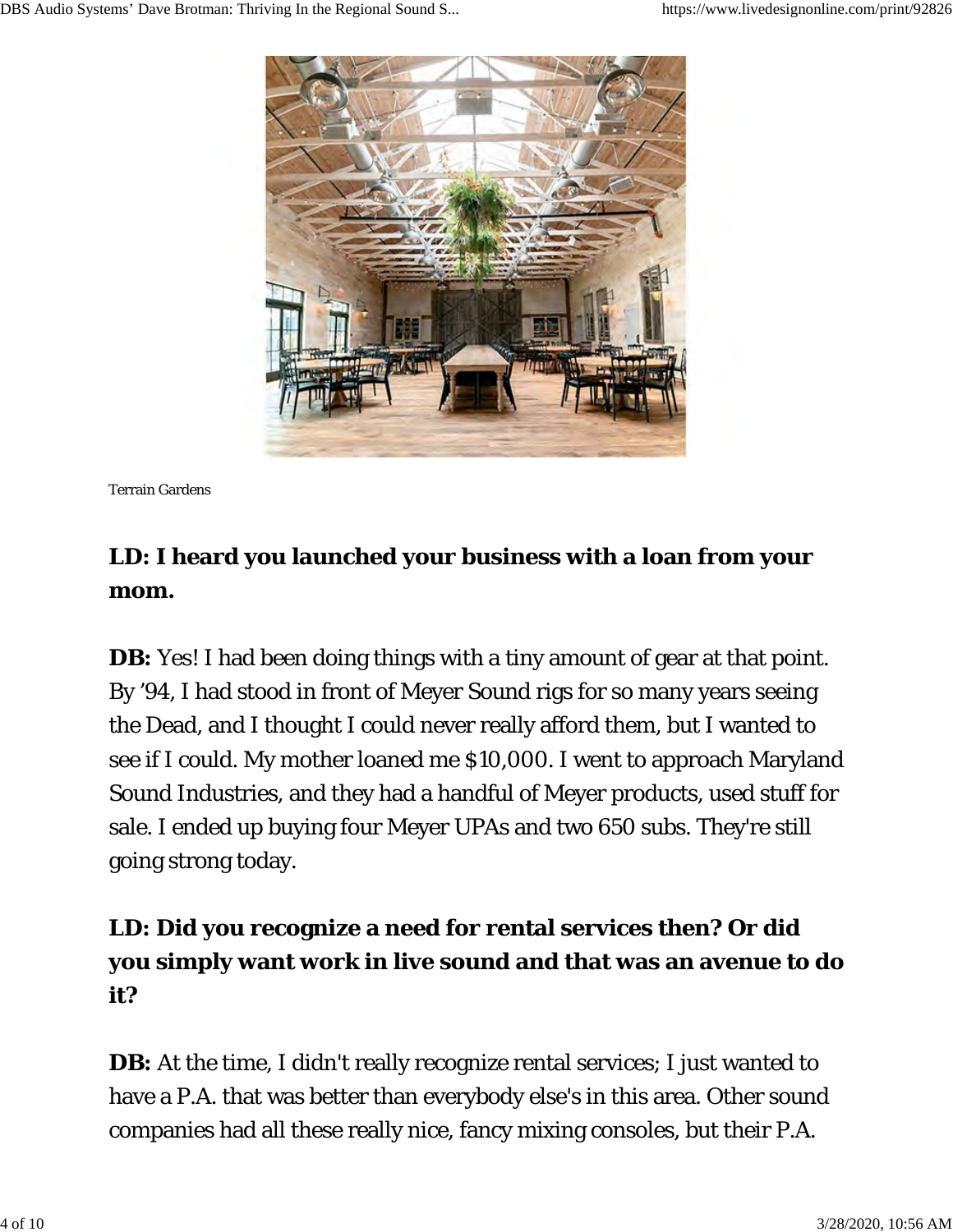systems were crap, so what was the point? I had a very basic mixing console, but I had the best P.A., so I won. It was simple as that. That decision immediately separated me from other local regional companies. Now we're probably at about 300 Meyer loudspeakers deep downstairs.

#### **LD: Are your customers aligned with specific products, or are you able to choose your inventory based purely on technology and your needs?**

**DB:** A little bit of both. We were a Midas house as soon as we could afford to be a Midas house. We bought our first big deck around 2000, after a lot of people had already had all these flagship boards, but that was the time for us, and we were building the P.A. inventory and such. I have always loved Midas products, so I went after their console; at the time, it was the most sought-after console. We went into Midas Digital when they finally put out a Midas digital console that was affordable. DiGiCo , on the other hand, was originally more of a client-based decision for us. I do like that product now that we finally have it, though previously we rented it. It eventually made sense to leap onto that platform.

We're not a huge rental house or I probably would have a variety of console manufacturers sitting here. Besides the quality of the products, customer service means a lot to us. Meyer—from the time we were a tiny company in a garage with six loudspeakers to our name, until now that we own hundreds—has always treated us the same.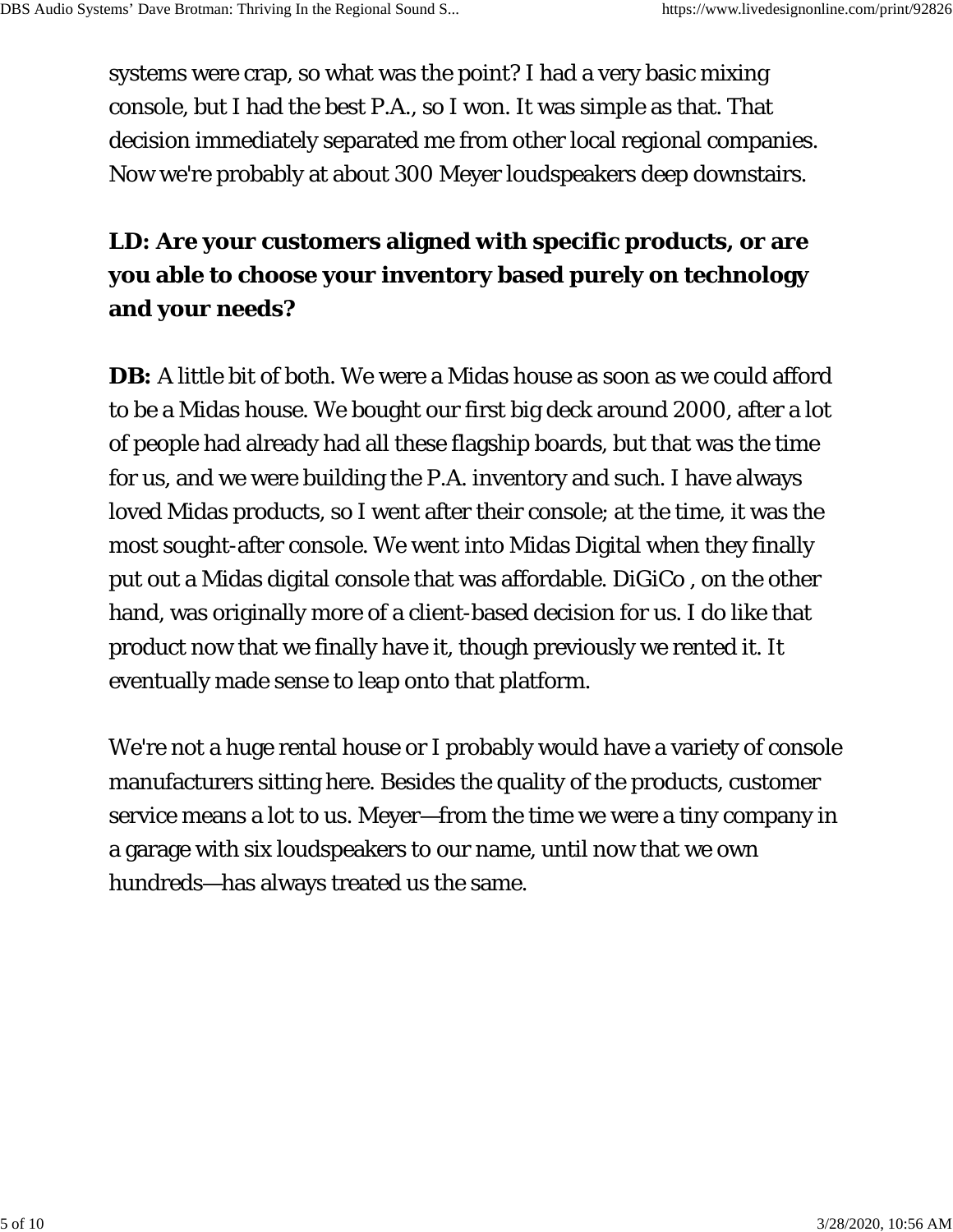

Penn State University's Eisenhower Auditorium

## **LD: How does your project mix look, as far as installs versus production, versus sales and rental?**

**DB:** We definitely started the company only doing production work and nothing else. We finally broke into installations in the very early 2000s and really enjoy both ends of the business. These days we are probably 65 percent production, 35 percent installation.

#### **LD: Do you find that the kind of support that you provide gets more complex as technology gets more complex?**

**DB:** We go for a specific type of install, and a specific type of client that is willing to trust us. We look to design systems that a client can use for decades with very low maintenance. Our care for making productions as perfect as possible definitely brought us into the installation world with a different set of values. Regardless if it's a sale and then you walk away from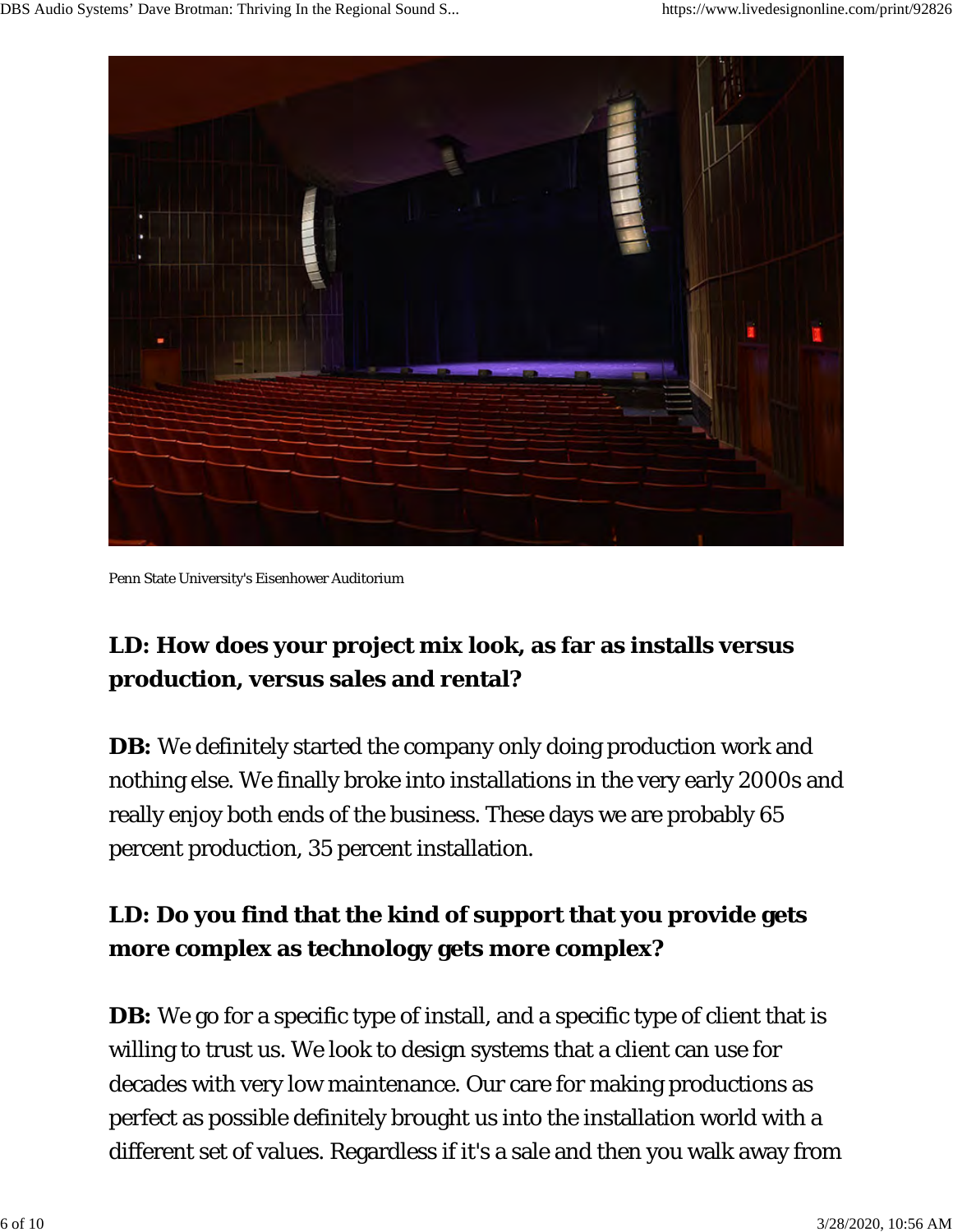that project, we like to support our installations for their life cycle. So we support them with preventative maintenance packages. And by being in touch with the clients for years after the installation's done, we can see how their system is evolving, what they need, what they want, and if they're perfectly happy.

#### **LD: How fast do you respond to changes in technology?**

**DB:** We're still a small company so it's hard to keep up with the pace of technology, though we do the best we can.

If I rent something over and over and over again, it probably is time to buy it. We are not the first usually to the table with brand-new products as soon as they get released, especially consoles. I like to have the bugs worked out first. The good thing about P.A.s is that they retain their value.



Urban Outfitters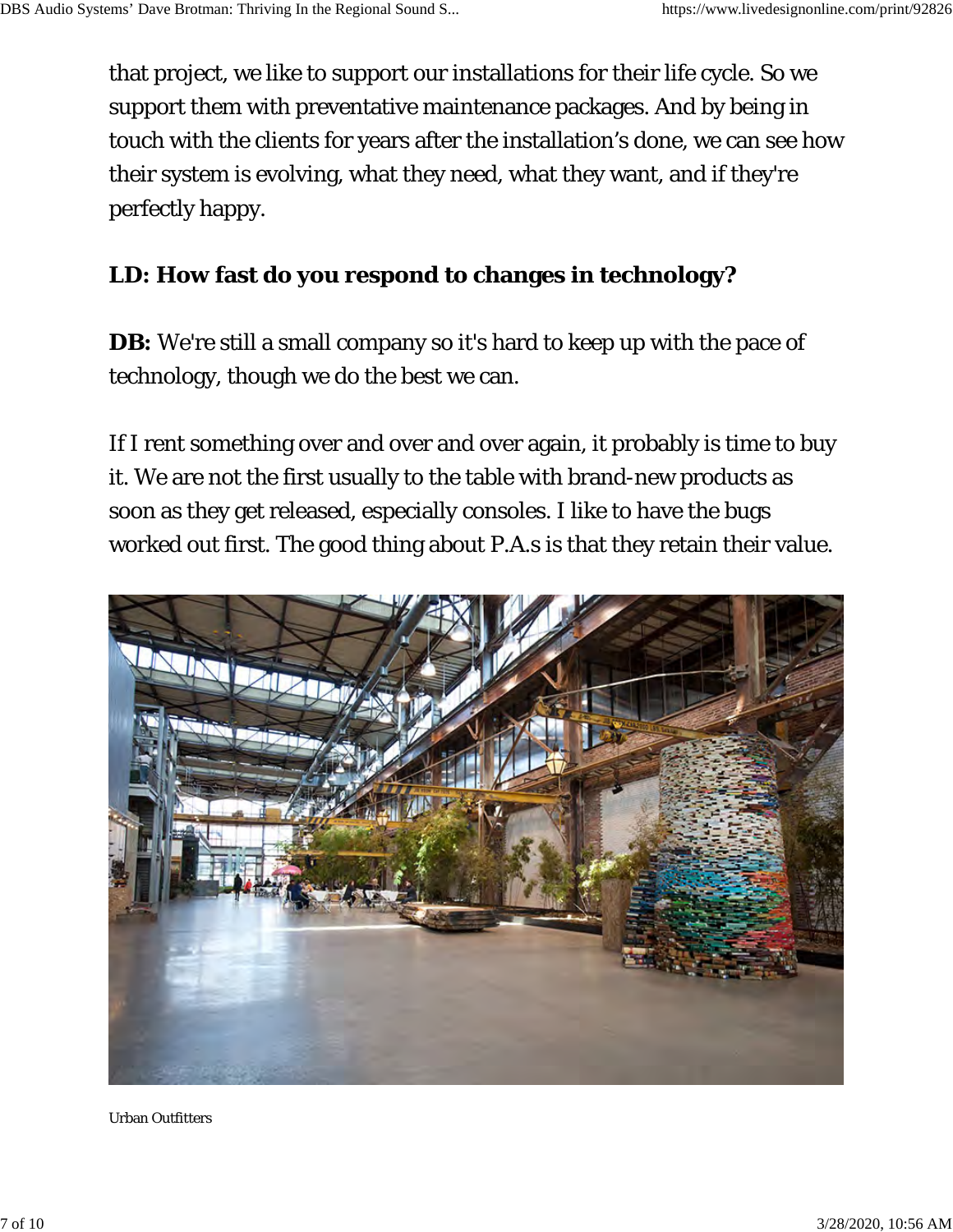#### **LD: Tell me about some projects that have been standouts for you.**

**DB:** I'm incredibly proud of a lot of our installs. Whether they've been large or small, they've been completely different. We do a lot of great production work, too; it's hard to pinpoint a single thing. We like a challenging opportunity that's completely out of the box and that forces us to rethink things.

Urban Outfitters, the clothing manufacturer, is a longtime client of ours, and we've done a ton of work for them, not in their stores but in their headquarters—charity events, for example. They have about eight buildings that they've purchased from the U.S. Navy. In 2010, we did a full install for them in about a 100,000-square-foot building. We set up a fully distributed P.A. rig where they can play music throughout the building and zone it, so they can do different functions in each zone. In the nine years since that install went in, it's been bullet-proof—super different and really slick.

Another one we did was Penn State University's Eisenhower Auditorium, a large Meyer Lyon and 1100 Leopard system, a left/center/right Broadwaystyle system. That went in seamlessly, and the client is ecstatic. Last fall, we did another Urban Outfitters project, to help Urban Outfitters break into the event market. We created a system in a place called Devon Yard, which is a high-end wedding venue with an outdoor ceremony space and a covered porch and indoor reception area. For the indoor room, they wanted to be able to flip three different directions, depending on the event. We came up with a user-friendly system of basically three different systems firing. The team has an iPad at the front end, so they can toggle between systems depending on how they want the room set up for that day.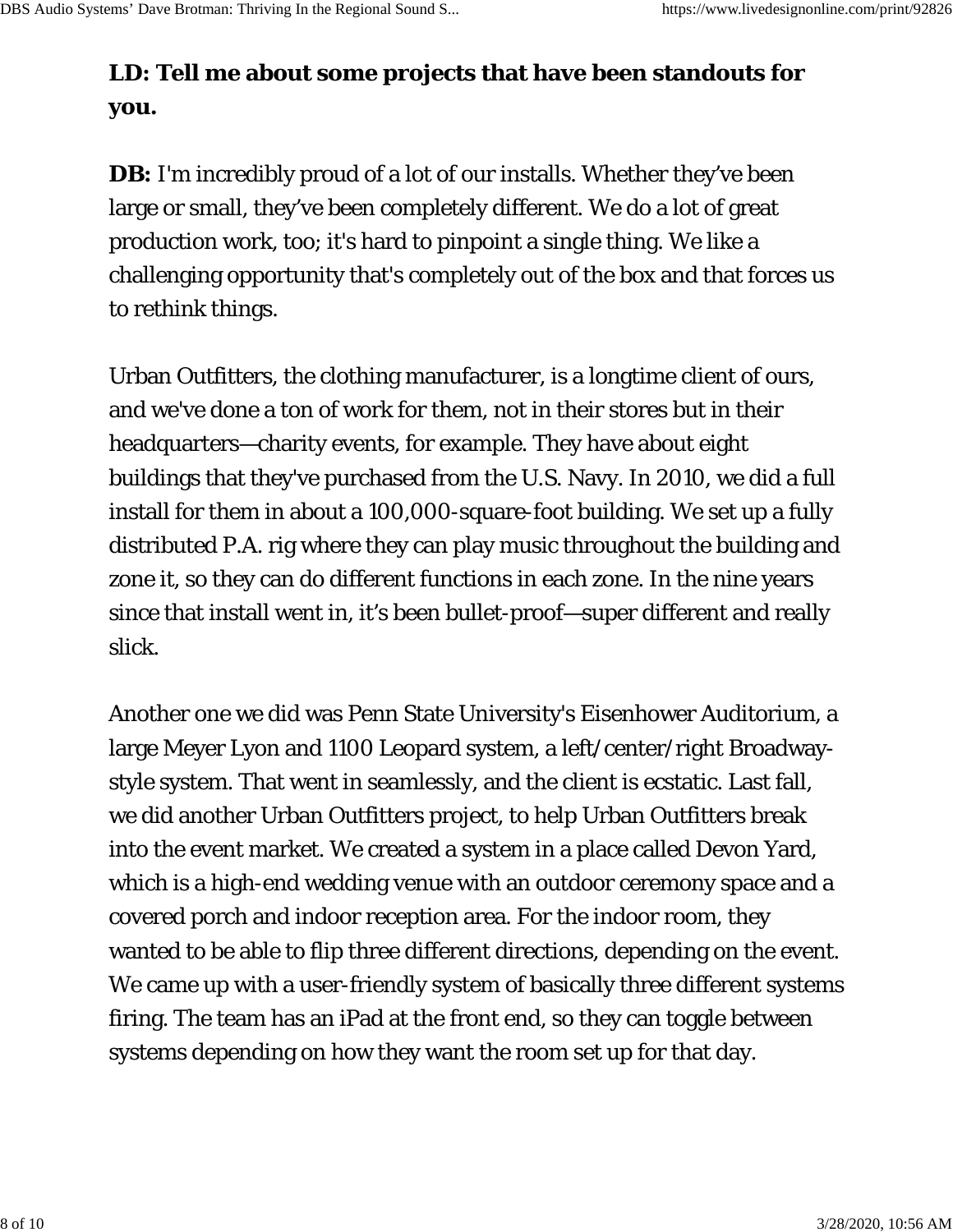

Terrain Gardens

## **LD: Do you find that you are designing more for multipurpose spaces?**

**DB:** Absolutely. We're designing one right now out in Glen Mills, PA, for another Urban Outfitters venue called Terrain Gardens. We're expecting the next one possibly in New York, before they move west.

#### **LD: You've been in business for more than a quarter-century. What is the secret to that longevity?**

**DB:** That is a good question. It's such a challenging industry, especially the production work, the hours, keeping happy, all those things. I have always tried to keep a positive attitude. I've been in it for a really long time, and I still love what I do. And I love the products I use. I can spec a system, whether it's an install or a production show, and know how it's going to turn out before I even get there. And it's good to have support from those